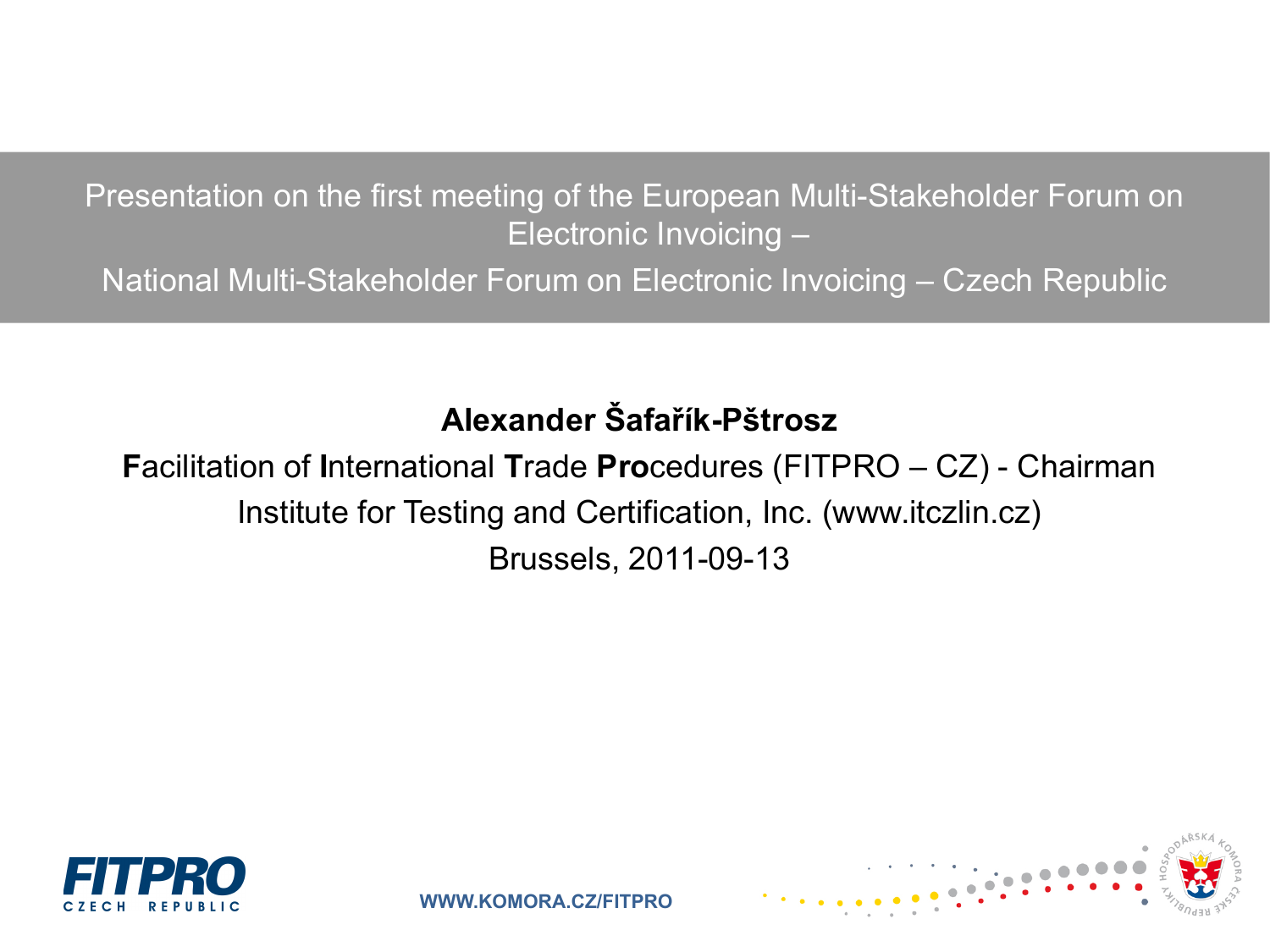- **Key developments**
	- **- legal and policy framework**
	- **- market situation**
	- **- key challenges**
- **Priorities**
	- **- opinions, solutions**
	- **- work programme**



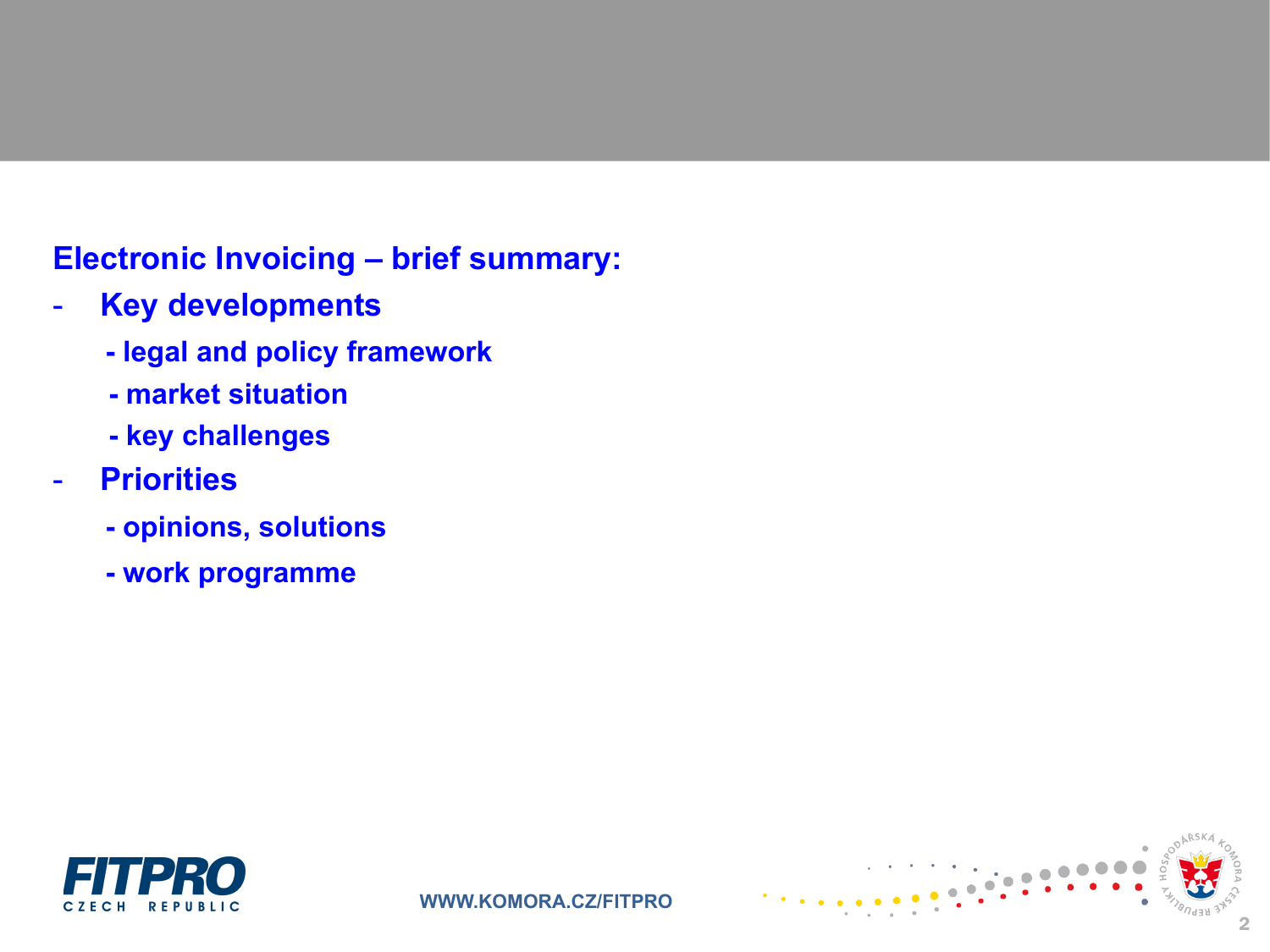#### **Key developments**

- **- legal and policy framework**
	- **- basic legislative framework in place (including the transposition of the respective EU legislation)**
	- **- concerns e-communications, e-invoicing, e-signature, archiving, protection of data, e-operations etc.**
	- **- general policy is to support extensive use of e-invoicing (e.g. "Digital CZ" – MIT, "Strategy of competitiveness of the Czech Republic" – Government)**
	- **- National Multi-Stakeholder Forum on Electronic Invoicing established on 8 September 2011 (**Status, Rules of Procedures and Work Programme for the first year approwed**)**



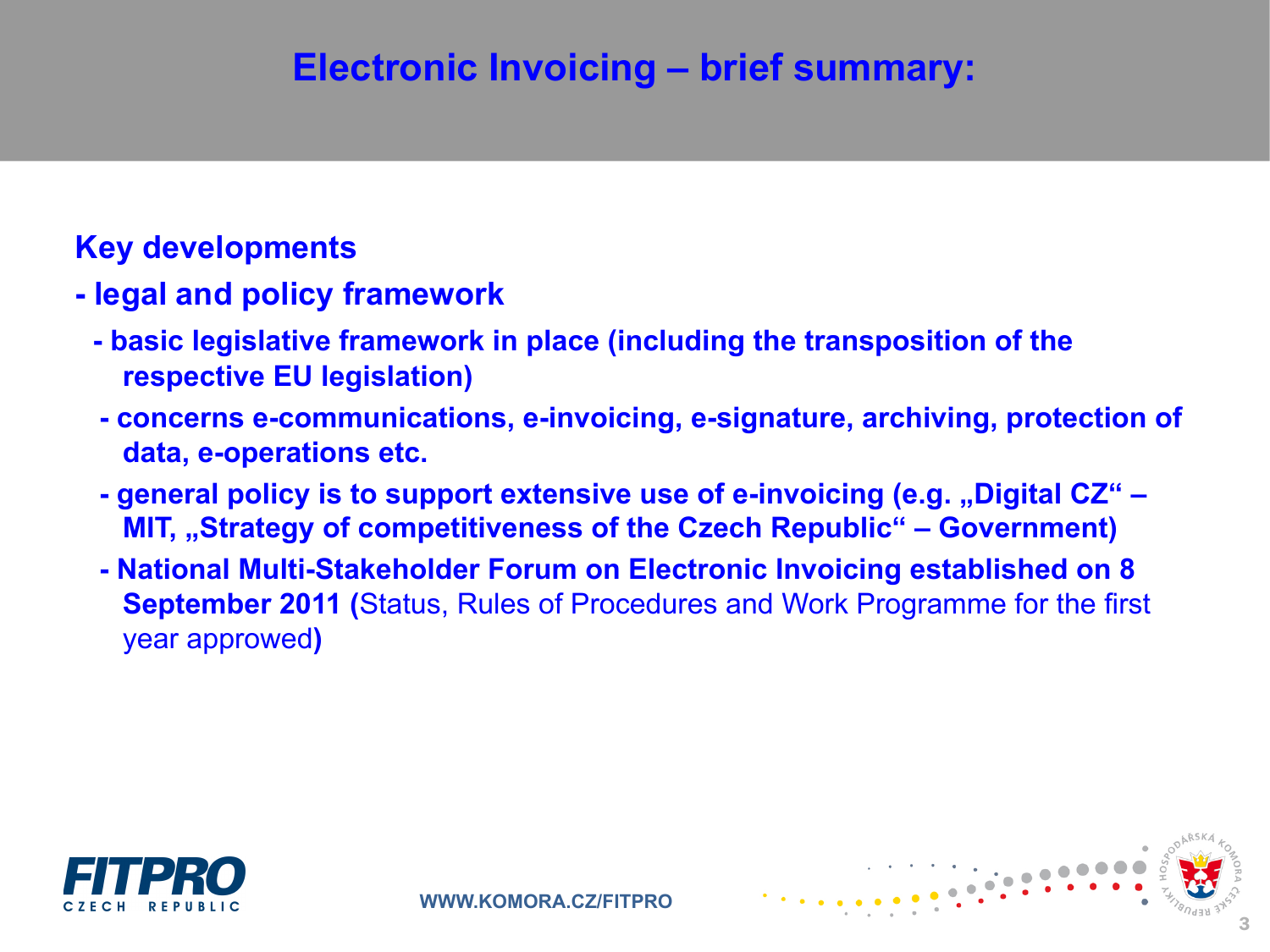### **Key developments**

- **- market situation**
	- **- generally wide application of e-invoicing** 
		- significant differencies among small and large businesses and among sectors
		- widest application in automotive (Odette), retail (GS1), large traders and banking

4

- SMEs (e.g. ISDOC format, ...)
- **- mainly in B2B and B2C**
- **- barriers for cross-border invoicing:** legal (inconsistency, national differencies – e-signature, archiving, accounting rules...), technical (fragmented solutions, service providers, trade models...)

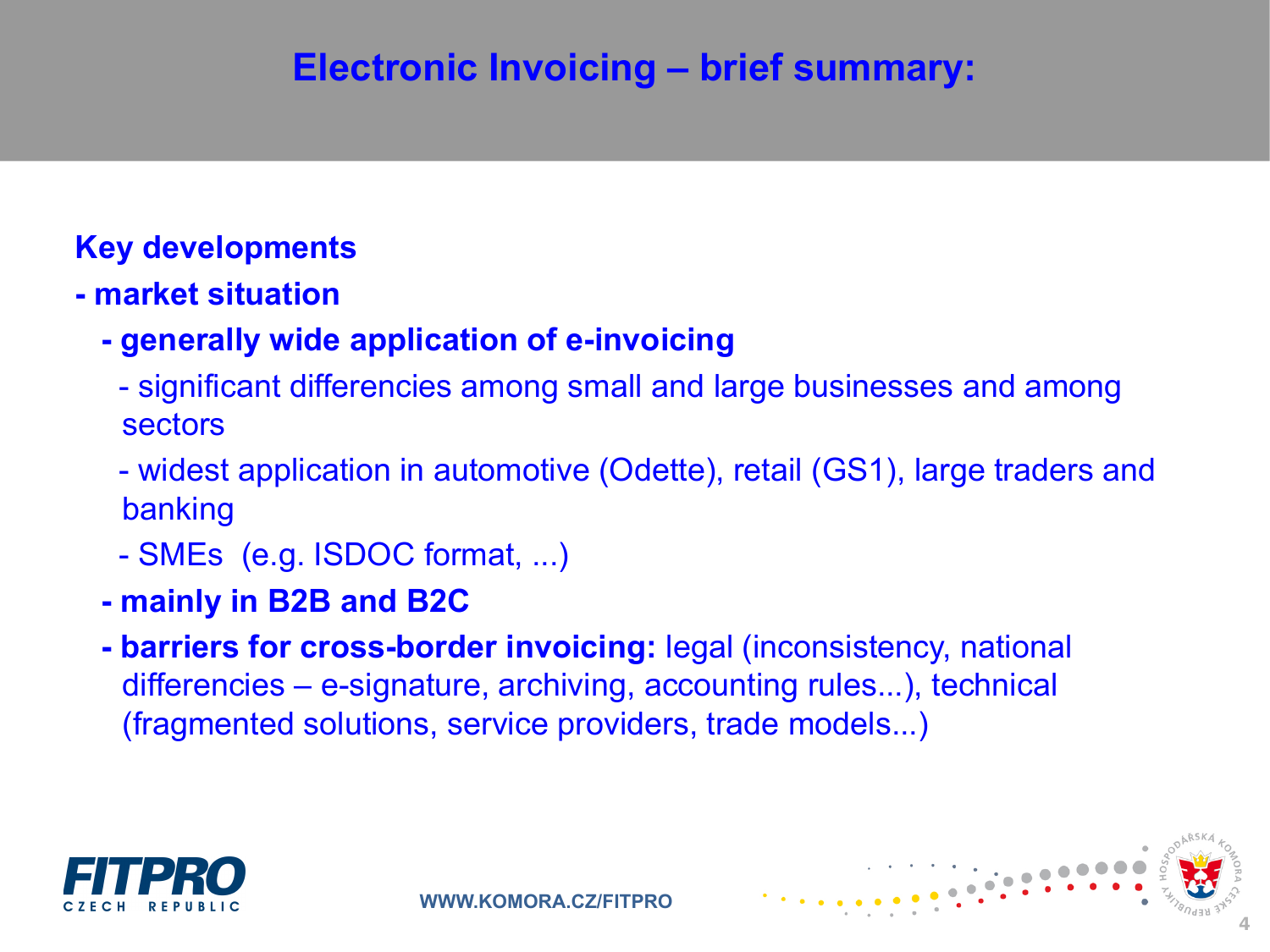#### **Key developments**

- **- key challenges**
	- **- harmonization, standardization, interoperability, complexity on the EUlevel**
	- **- consistent legal framework supported by harmonized standards**
	- **- alignment of national standards with international ones (like UN/CEFACT CII v.2)**
	- **- solutions suitable for SMEs** (e.g. open source SW)
	- **- wider application in B2G transactions**
	- **- preference of EDI based solutions including further trade functions (customs, transport, forwarding etc.)**
	- **- best/good practices guidance**



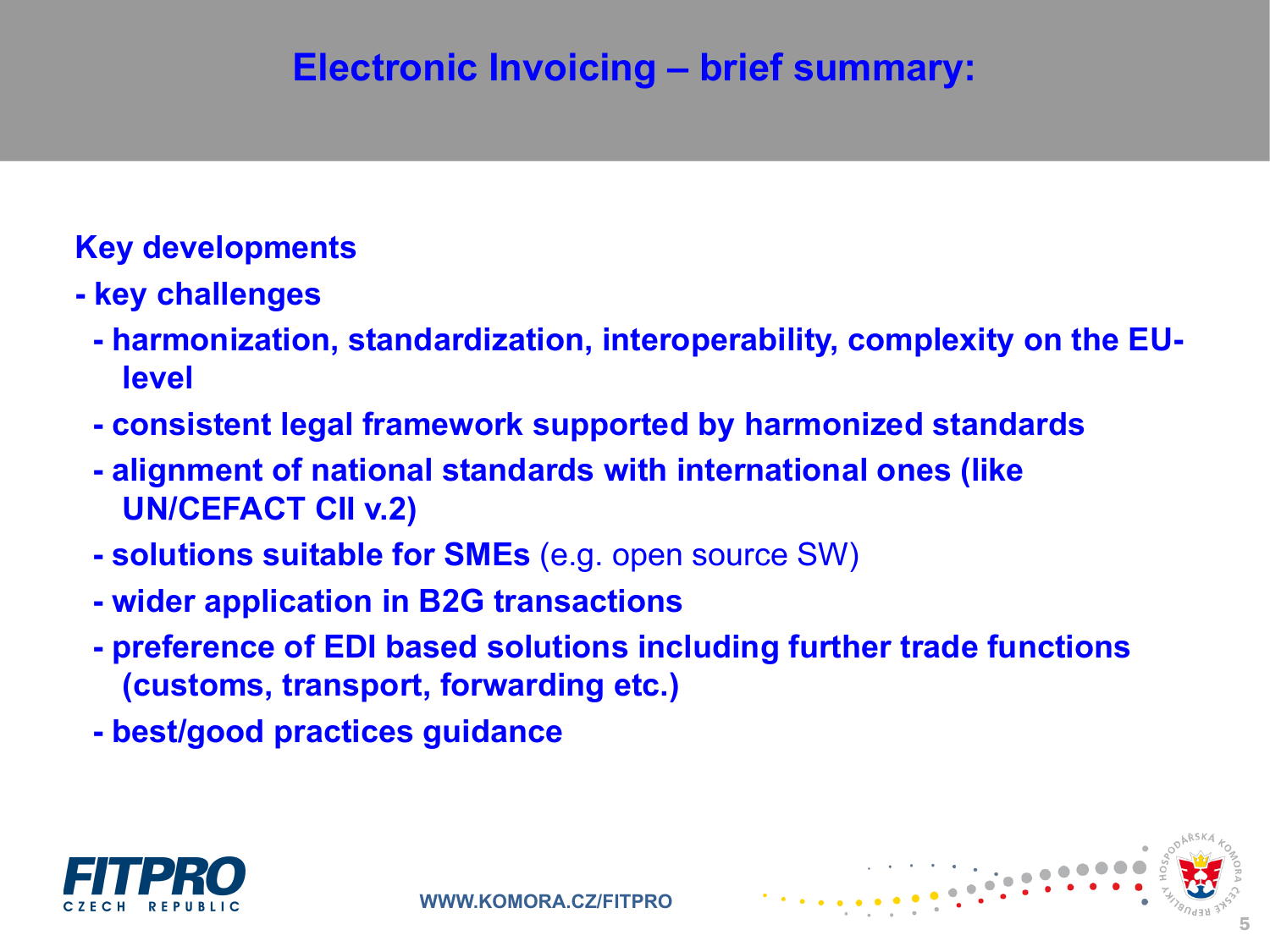#### **Priorities**

### **- opinions, solutions**

- preference of EDI based solutions including further trade functions (structured electronic messages)
- use of international standards UN/CEFACT CII v.2, WCO Data Model, UN/EDIFACT, UN/TDED, Core Component Library, etc.
- promotion of structured messages advantages (against e.g. pdf)
- seamless flow and re-use of electronic data among various trade transaction functions and procedures (i.e. cross-boarder transactions)
- cross-sectoral solutions (subsets, mandatory and optional data)